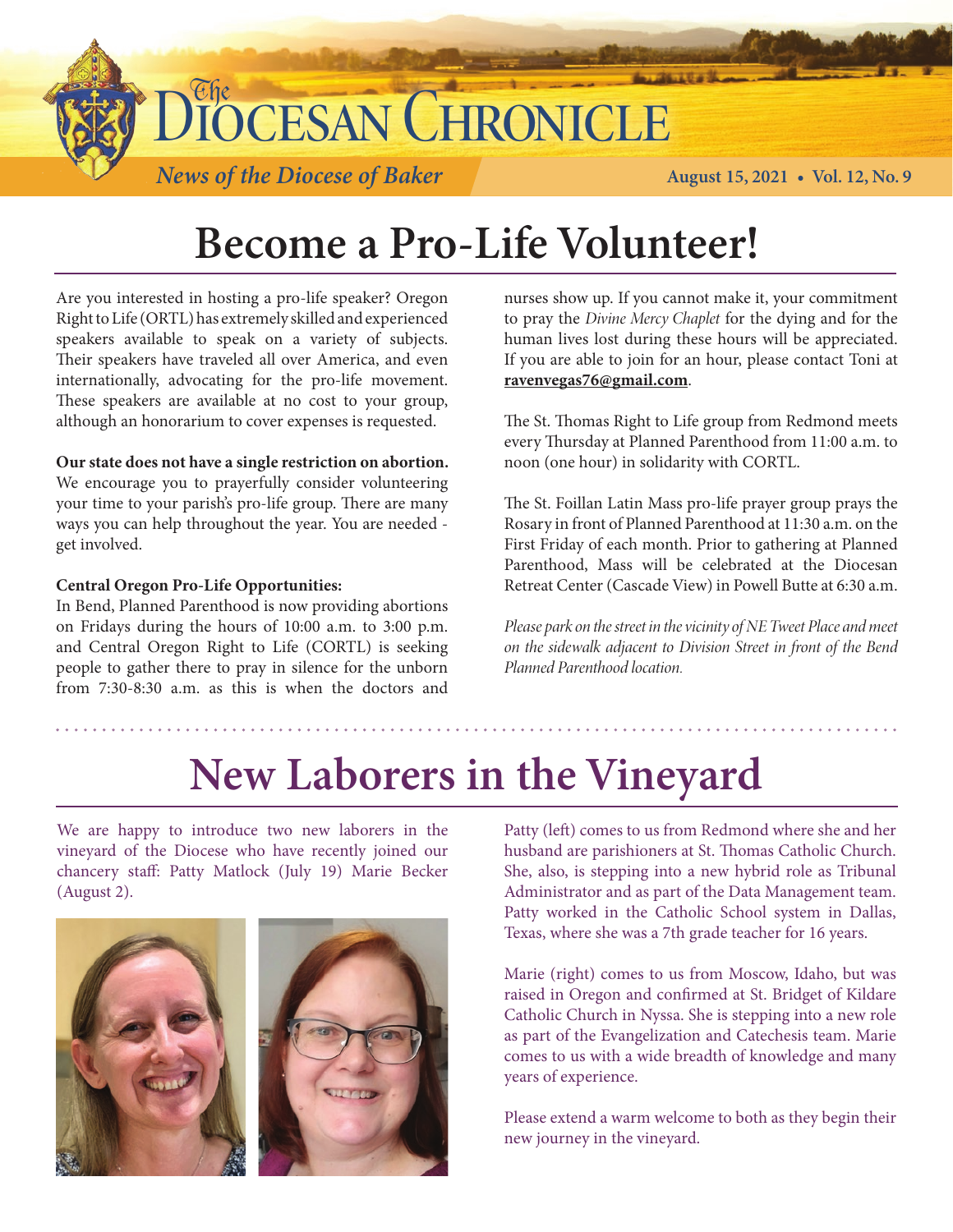# **Future Laborers in the Vineyard**

## **Jonah O'Brien**

#### Submitted by **Christy O'Brien**

Jonah has followed in his big brothers' footsteps and begun playing Mass at home. After years of being given the role of lector or server, he took the sweet initiative to say his own Living Room Mass. It brings a special joy to our hearts to watch Jonah choose acting out the role of Priest over all the other distractions and playthings. We have had banana chips for His Precious Body and play-kitchen cups of water for His Precious Blood more times than I can count. Although we pray that we will be blessed to surround our family with Priest friends as an example and inspiration for our sons, this is often hard to do. Luckily, Jonah has his Great Uncle, Bishop Liam, as a personal example. We love to visit Mount Angel Abbey, as well, to make sure that the Priestly vocation is a tangible reality for our sons. If Jonah isn't too busy as a firefighter, police officer, and astronaut, it would be amazing if playing Mass someday turned into a real calling to the Priesthood.





## **Bishop Cary's Schedule**

#### **August 15 10:00 a.m.** Mass, Prineville & 70-Year Anniversary Celebration

**August 18 1:00-3:00 p.m.** Region XII Zoom Meeting

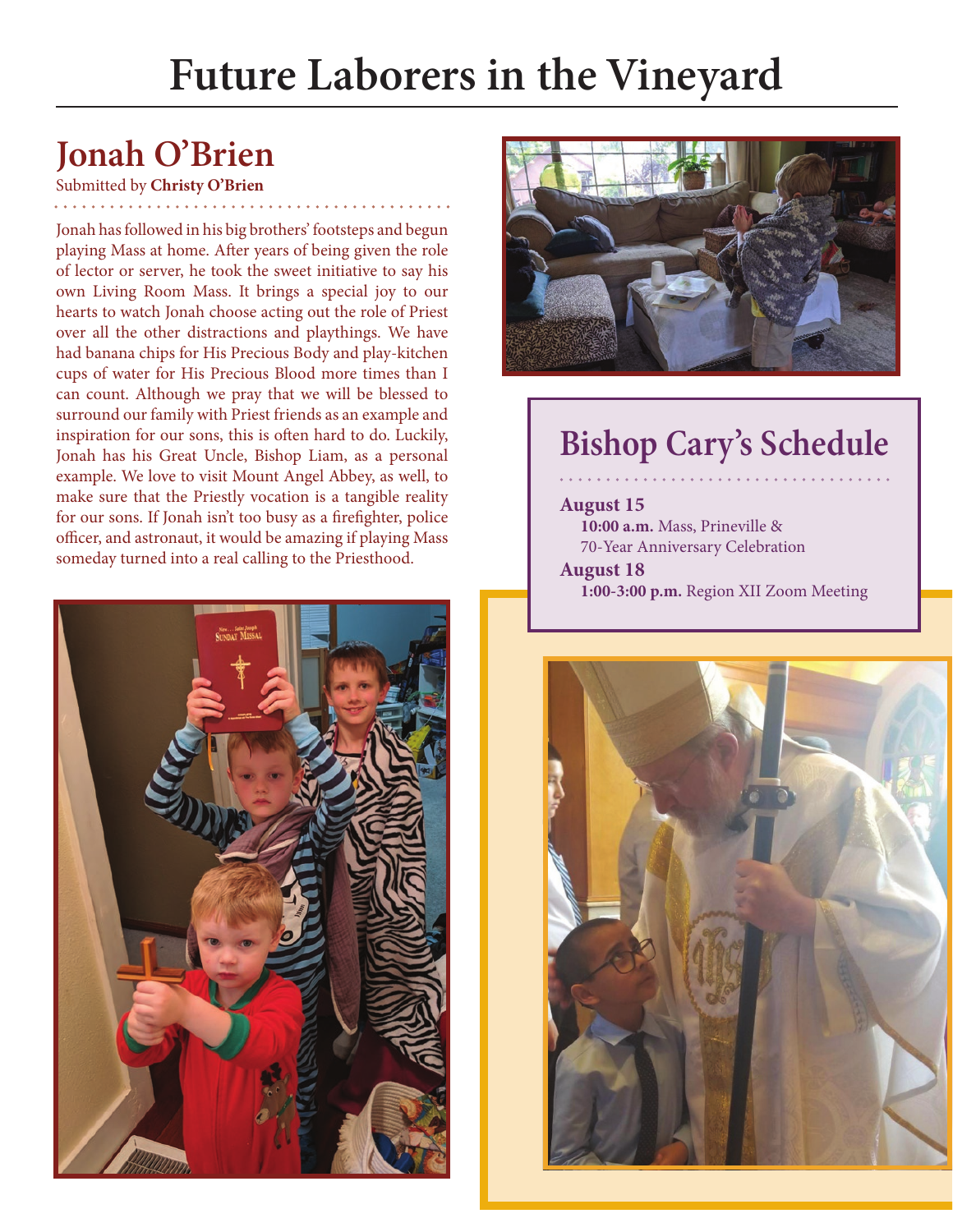## **Thomas Snoozy**

Our youngest son was named after Bishop Thomas Joseph Connolly, so he has a powerful intercessor in heaven! Since Thomas was three years old, when he was not Hulk-smashing everything in sight, he enjoyed playing "Mass." He seemed very interested in the details of the consecration so for his Baptism Day celebration that year we put together a Mass kit and his Godmother made him a chasuble and stole. He is looking forward to being an altar server, but the only job he wants to do is to "carry the



# **Rogelio Sanchez**

Submitted by **Maria Sanchez**

My son Rogelio (he likes to be called Rogelin) is nine years old. For years now, he has been drawn to Our Lord in a beautiful way. In kindergarten, after his catechism class, he would ask for us to go into the church so he can say hi to Jesus, and there he is kneeling in front of the altar and below the crucifix. He loves Jesus, he knows Jesus loves him and is always in his heart.

When he was six, he began pretending that he was talking to the people, just like our priest does at Mass. Then, slowly he began wanting to "say Mass." We are fortunate that a fellow parishioner, Zach Vandehey, gifted Rogelin with the Mass kit and vestments he used for "saying Mass" when he was young. Watching him as he "says Mass" and especially when he is saying the words of consecration, he really does put emphasis on the words that Jesus spoke during the Last Supper and it makes my heart happy.

Rogelin loves our priests and our bishop. I would love for him to become a priest, his sister and his brother also have seen this in him. His father passed away last year, and

#### Submitted by **Jennifer Snoozy**

cross." He frequently processes the "gospel" or a crucifix around the house singing the Alleluia. I am very happy to comply when he asks me, "Mama, will you come to my Mass?" He often includes his brothers in the mass as lector and acolyte. When we ask him what he thinks God wants him to be when he grows up, he says "Maybe a priest... or Captain America." May God lead all our sons to grow up into men after His own heart and to accomplish His perfect will for their lives.





Rogelin always prays for him and asks Our Lord and Blessed Mother to take care of him.

I put him in our Lord's hands and I pray that he will continue to guide him in this path and fill his little heart with love for this calling, that he may continue to hear him throughout his life.